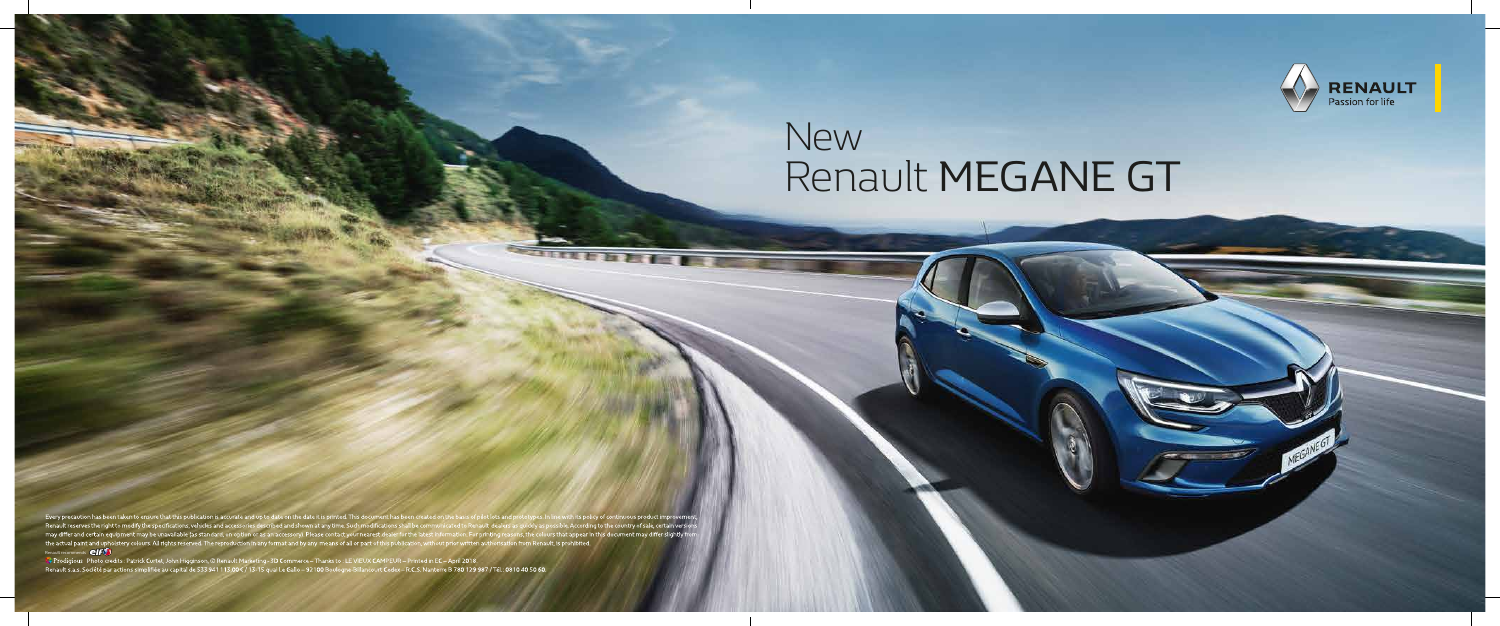## New MEGANE GT

## Performance, technology and driving pleasure

The new Renault MEGANE GT features a dynamic,carefully-honed stance and comes with unique technology.





#### **SAFETY**

- Front side airbags + Front & rear curtain airbags
- Antilock Braking System
- Emergency brake assist
- Driver and passenger front airbags
- Blind Spot Warning
- Tyre pressure monitoring

#### **COMFORT AND TECHNOLOGY**

- 4CONTROL 4 wheel-steering technology
- C-Shape LED DRL and Rear LED brake-light
- Dual zone auto air conditioning
- Black paddle shift behind steering wheel
- Specific suspensions with GT tuning
- Hands-free parking + Rear Camera + Front & Rear parking sensors + RS mode button
- Multi-sense with variable engine performance, sound, steering, throttle and variable damping
- R-Link 2 7" touchscreen, navigation, 3D Sound by Arkamys, 8 speakers, 2 USBs, AUX, streaming via Bluetooth
- Cruise control with speed limiter
- 7" colour TFT combimeter
- GT nappa leather steering wheel
- GT Dark & Blue interior harmony
- 18" GT MAGNY-COURS alloy wheels

#### **OPTIONAL PACKS**

- Panoramic Sunroof and Auto dimming mirrors
- Techno Pack: Full LED headlights, electric parking brake
- Premium Pack: Dark & Blue GT Alcantara Trim, R-Link 2 8.7" touchscreen navigation, Bose sound system

### These Features include:

- Paddle shifters behind the steering wheel
- R-Link 2 8.7" touchscreen, navigation, 3D Sound by Arkamys
- 18" GT MAGNY-COURS alloy wheels
- 4CONTROL 4 wheel-steering technology
- Hands free parking
- Multi-sense with variable engine performance
- Bose sound system
- Renault sport mode switch button